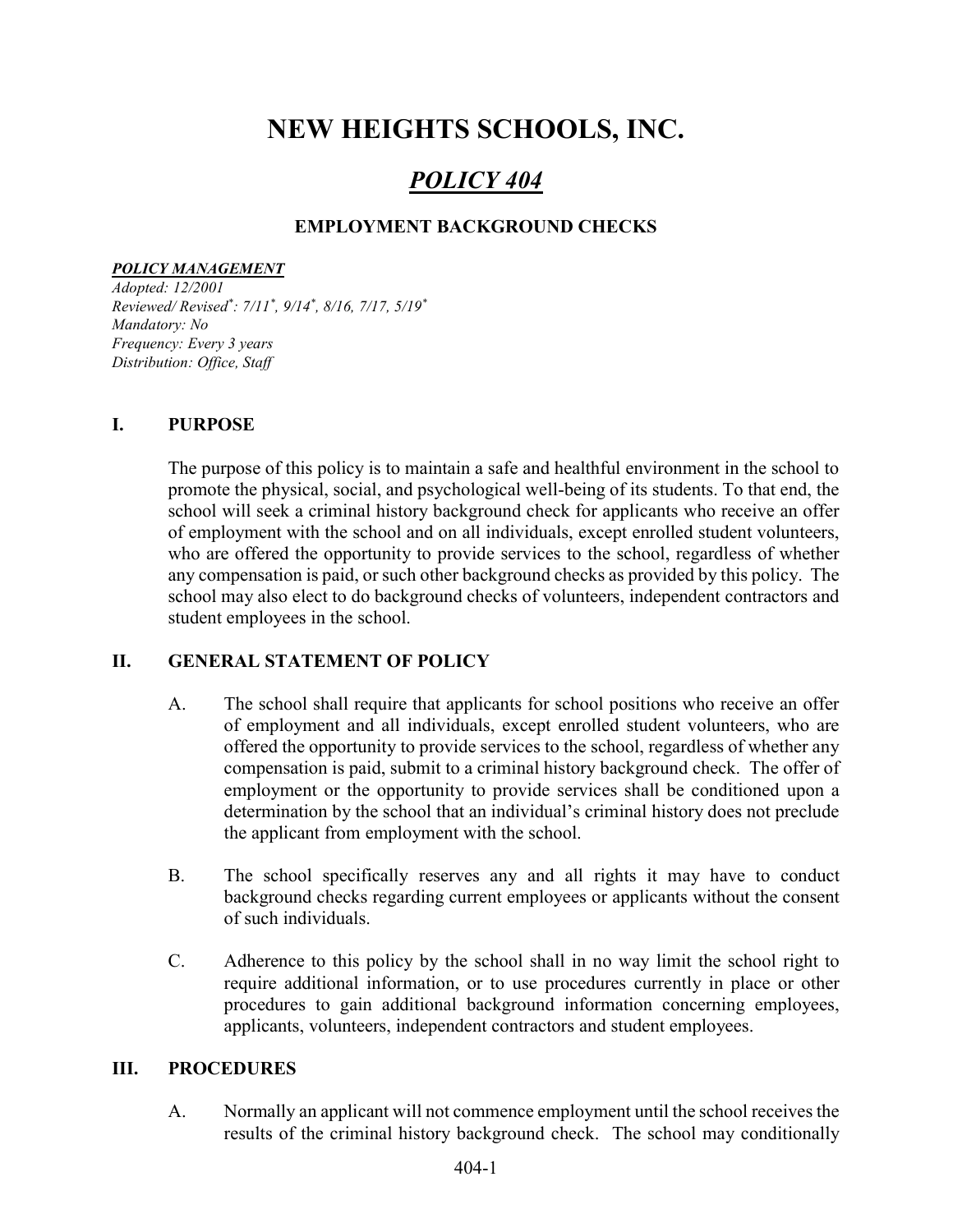hire an applicant or allow an individual to provide services pending completion of the background check, but shall notify the applicant that the individual's employment or opportunity to provide services may be terminated based on the result of the background check. Background checks will be performed by the Minnesota Bureau of Criminal Apprehension (hereinafter "the BCA"). The BCA shall conduct the background check by retrieving criminal history data as defined in Minn. Stat. § 13.87. The school reserves the right to also have criminal history background checks conducted by other organizations or agencies.

 B. In order for an individual to be eligible for employment or to provide athletic coaching services to the school, except for an enrolled student volunteer, the individual must sign a criminal history consent form which provides permission for the school to conduct a criminal history background check, and provide a money order or check payable to either the BCA or to the school, at the election of the school, in an amount equal to the actual cost to the BCA and the school of conducting the criminal history background check. The cost of the criminal history background check is the responsibility of the individual, unless the school decides to pay the costs for a volunteer, an independent contractor, or a student employee. If the individual fails to provide the school with a signed Informed Consent Form and fee at the time the individual receives a job offer, or permission to provide services, the individual will be considered to have voluntarily withdrawn the application for employment or request to provide services.

- C. The school, in its discretion, may elect not to request a criminal history background check on an individual who holds an initial entrance license issued by the state board of teaching or the commissioner of education within the 12 months preceding an offer of employment or permission to provide services.
- D. The school may use the results of a criminal background check conducted at the request of another school hiring authority if:
	- 1. the results of the criminal background check are on file with the other school hiring authority or otherwise accessible;
	- 2. the other school hiring authority conducted a criminal background check within the previous 12 months;
	- 3. the applicant individual executes a written consent form giving the school access to the results of the check; and
	- 4. there is no reason to believe that the individual has committed an act subsequent to the check that would disqualify the individual for employment or provision of services.
- E. For all non-state residents who are offered employment with or the opportunity to provide athletic services to the school, the school shall request a criminal history background check on such applicants from the superintendent of the BCA and from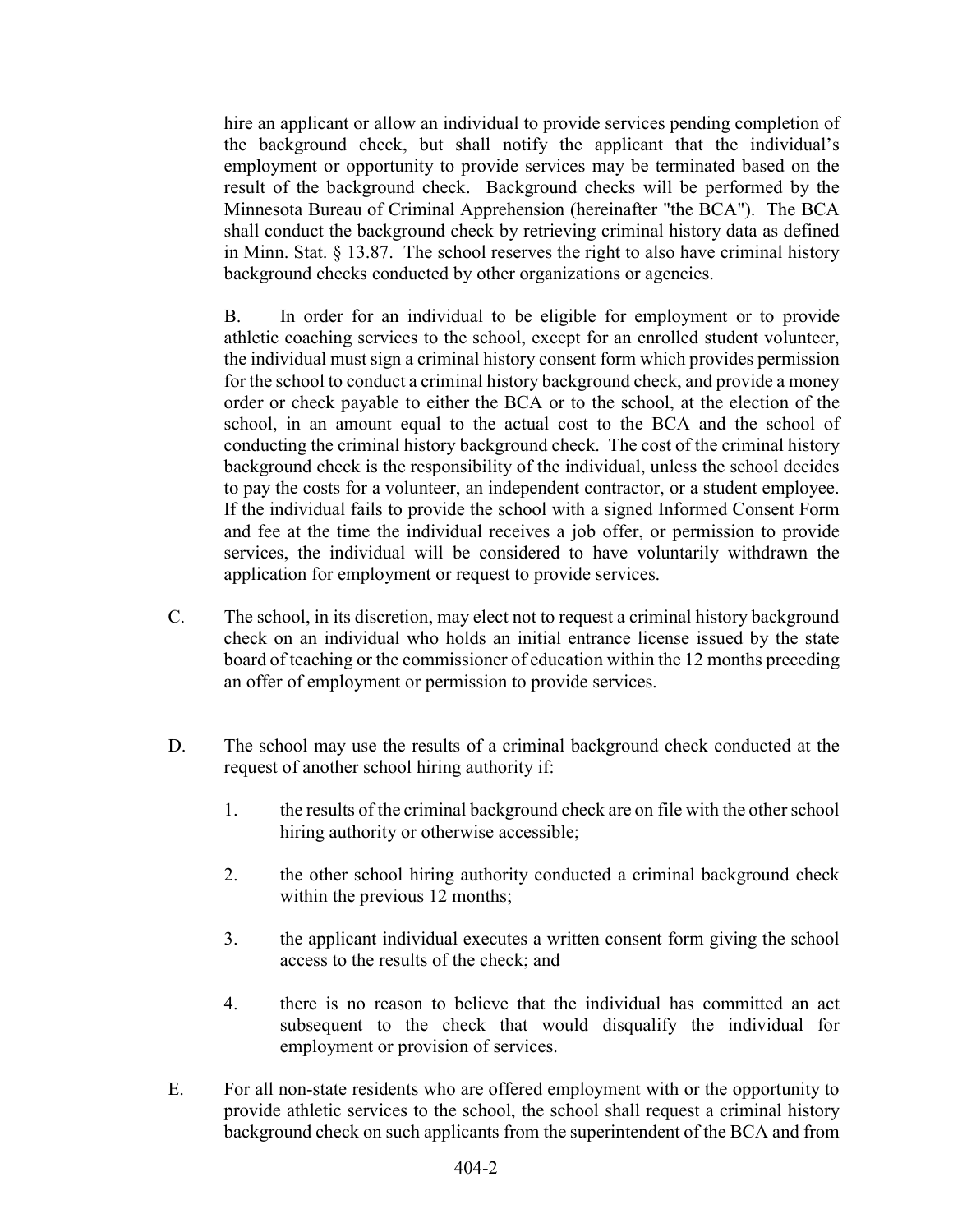the government agency performing the same function in the resident state, or if no government entity performs the same function in the resident state, from the Federal Bureau of Investigation. The offer of employment or the opportunity to provide services shall be conditioned upon a determination by the school that an individual's criminal history does not preclude the individual from employment with, or provision of services to, the school. Such individuals must provide an executed criminal history consent form.

- F. When required, applicants must provide fingerprints to assist in a criminal history background check. If the fingerprints provided by the applicant are unusable, the applicant will be required to submit another set of prints.
- G. Copies of this policy shall be available in the main office of the school and will be distributed to applicants for employment and individuals who are offered the opportunity to provide services upon request. The need to submit to a criminal history background check may be included with the basic criteria for employment or provision of services in the position posting and job advertisements.
- H. The applicant will be informed of the results of the criminal background check(s) to the extent required by law.
- I. If the criminal history background check precludes employment with or provision of services to, the school, the applicant will be so advised.
- J. The school may apply these procedures to volunteers, independent contractors or student employees.

#### IV. CRIMINAL HISTORY CONSENT FORM

A form to obtain consent for a criminal history background check is included with this policy.